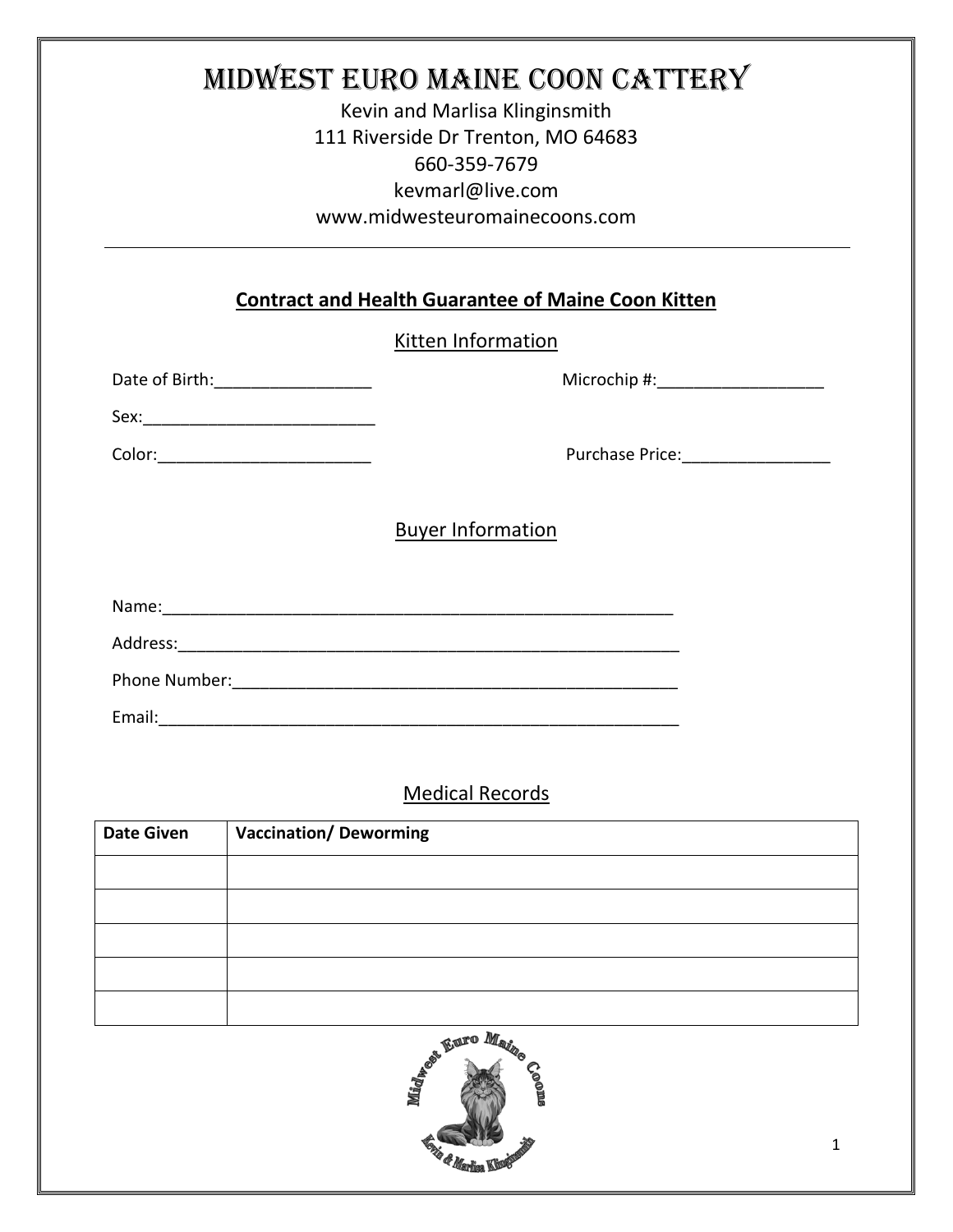In this contract,  $\qquad \qquad \qquad \qquad \qquad \qquad \qquad$  is referred to as "Seller" and is referred to as "Buver".

This kitten is guaranteed to be in good health at the time of sale. It will be examined by a licensed veterinarian with age-appropriate vaccinations, deworming, and microchipped before it is picked up by the Buyer. Before leaving the Seller, all kittens will be socialized, eating wet/dry kitten food, drinking water, and using a litter box.

- Buyer agrees that for the protection of both Buyer and Seller, it is required you have your kitten examined by a licensed veterinarian within 48 hours of receiving purchased kitten.
- The Buyer agrees that if this kitten is not examined by a licensed veterinarian within the 48 hours of receiving said kitten all health guarantees and replacement options in this contract are VOID.
- Buyer agrees if upon examination the kitten is found to have an untreatable medical issue the Buyer must notify the Seller the same day the examination took place. Said kitten must then be examined by the Seller's veterinarian at the Seller's expense. If the Seller's veterinarian comes to the same diagnosis of said kitten a replacement kitten of equal value will be given to the Buyer once on becomes available.
- Buyer agrees that if the Seller's veterinarian does not come to the same diagnosis the kitten shall be examined by a Board Certified Veterinarian in the applicable specialty of the Seller's choice at the Buyer's expense. If the specialist diagnosis said kitten with a medically untreatable disease a replacement kitten of equal value shall be given.
- Buyer agrees that if Seller is not notified of the results of the examination the same day all health guarantees and replacement options are VOID.
- Buyer agrees that this kitten shall be spayed/neutered by 6 months of age and provide signed documentation of spay/neutered with noted microchip number from a licensed veterinarian to Seller.
- Buyer agrees that if said kitten has not been spayed/neutered by the age of 6 months old all health guarantees and replacement options are VOID.
- Buyer agrees if signed documentation of spay/neutered with noted microchip number from a licensed veterinarian is not sent to the Seller with one week of spay/neuter all health guarantees and replacement options are VOID.
- Buyer agrees that if it comes to the Seller's knowledge that the purchased kitten was bred, the Buyer agrees to return said kitten at the Buyer's expense.
- Buyer agrees that if said kitten is ever declawed all health guarantees and replacement options are VOID.

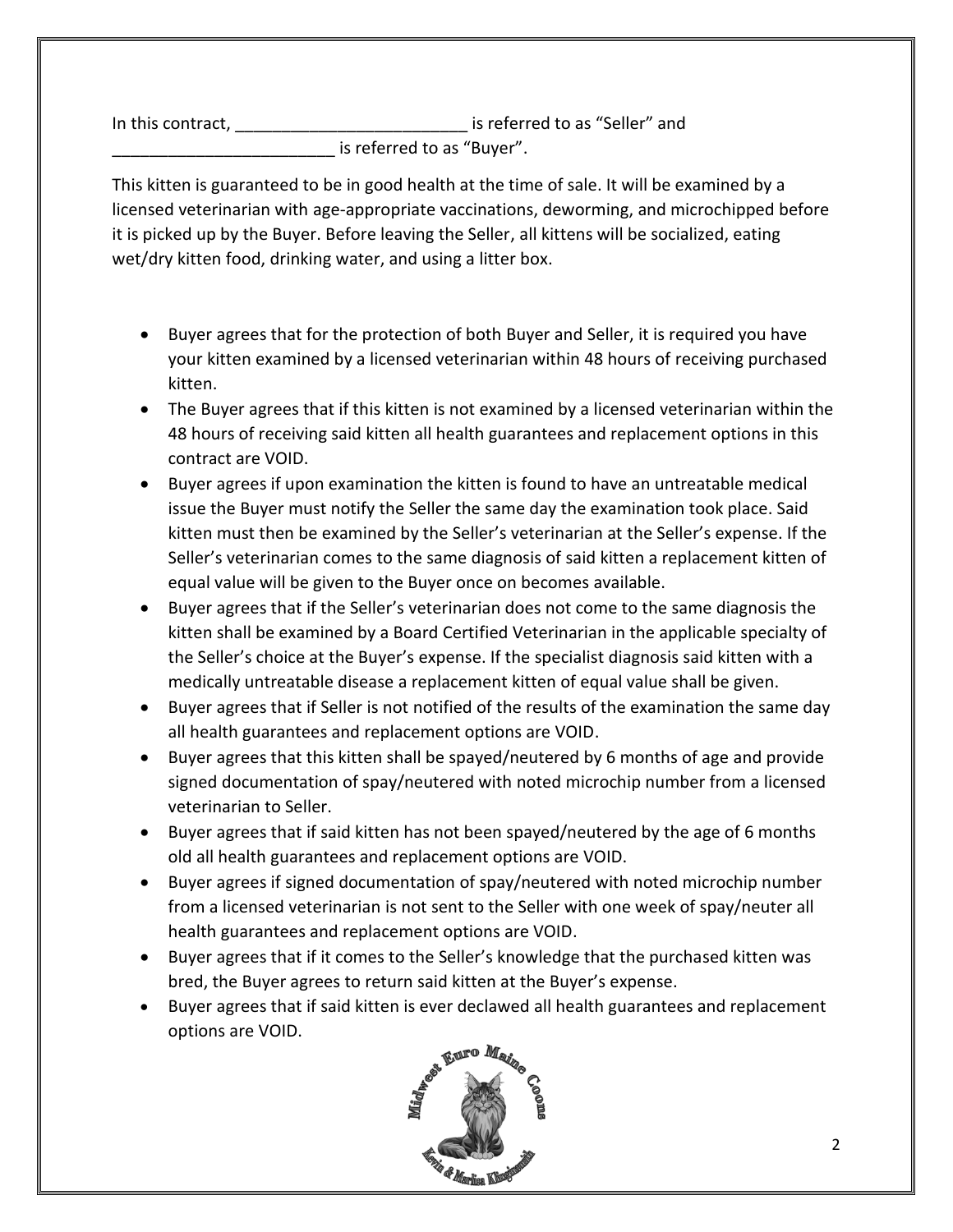- Buyer agrees that no replacement kitten shall be given due to behavior or personality of this kitten.
- Buyer agrees that the Seller is not responsible if this kitten contracts FIP (Feline Infectious Peritonitis) and no replacement kitten shall be offered.
- Buyer agrees that Seller will not reimburse any cost incurred (medical, shipping, crate, etc.) for any reason.
- Buyer agrees that under no circumstances will a partial or full refund of purchased kitten be given from the Seller.
- Buyer agrees that in order to receive a replacement kitten, this kitten must be returned to the Seller first and all shipping cost for the returned kitten and replacement kitten will be paid for by the Buyer.
- Buyer agrees and acknowledges that kittens sometimes suffer from illnesses (similar to humans) that require treatment and cannot be prevented by the Seller. In these cases, no replacement kitten will be offered.
- The kitten is guaranteed against life-threatening congenital defects for ONE YEAR.
- Seller guarantees that kitten is free of hereditary malformation (genetic defects HCM, SMA, PK and PKdef) to the best of the Seller's knowledge at the time of the sale. In the event that this kitten is found to suffer from one of the above genetic defects within one (1) year of purchase, Seller agrees to replace kitten with another kitten of equal value.
- Should the kitten die within ONE YEAR as a direct result of a congenital defect, the cat will be replaced ONLY if an appropriate necropsy is performed by a licensed veterinarian and a veterinarian's certificate is provided as proof of cause of death. A replacement will be made of a kitten of comparable quality and value, as available, at the discretion of the Seller. The Buyer must provide the Seller with a copy of the necropsy.

By signing below the Buyer acknowledges and agrees to the terms above.

\_\_\_\_\_\_\_\_\_\_\_\_\_\_\_\_\_\_\_\_\_\_\_\_\_\_\_\_\_ \_\_\_\_\_\_\_\_\_\_\_\_\_\_\_\_

\_\_\_\_\_\_\_\_\_\_\_\_\_\_\_\_\_\_\_\_\_\_\_\_\_\_\_\_\_ \_\_\_\_\_\_\_\_\_\_\_\_\_\_\_\_

Buyer's Signature **Date** Date

Seller's Signature Date Date